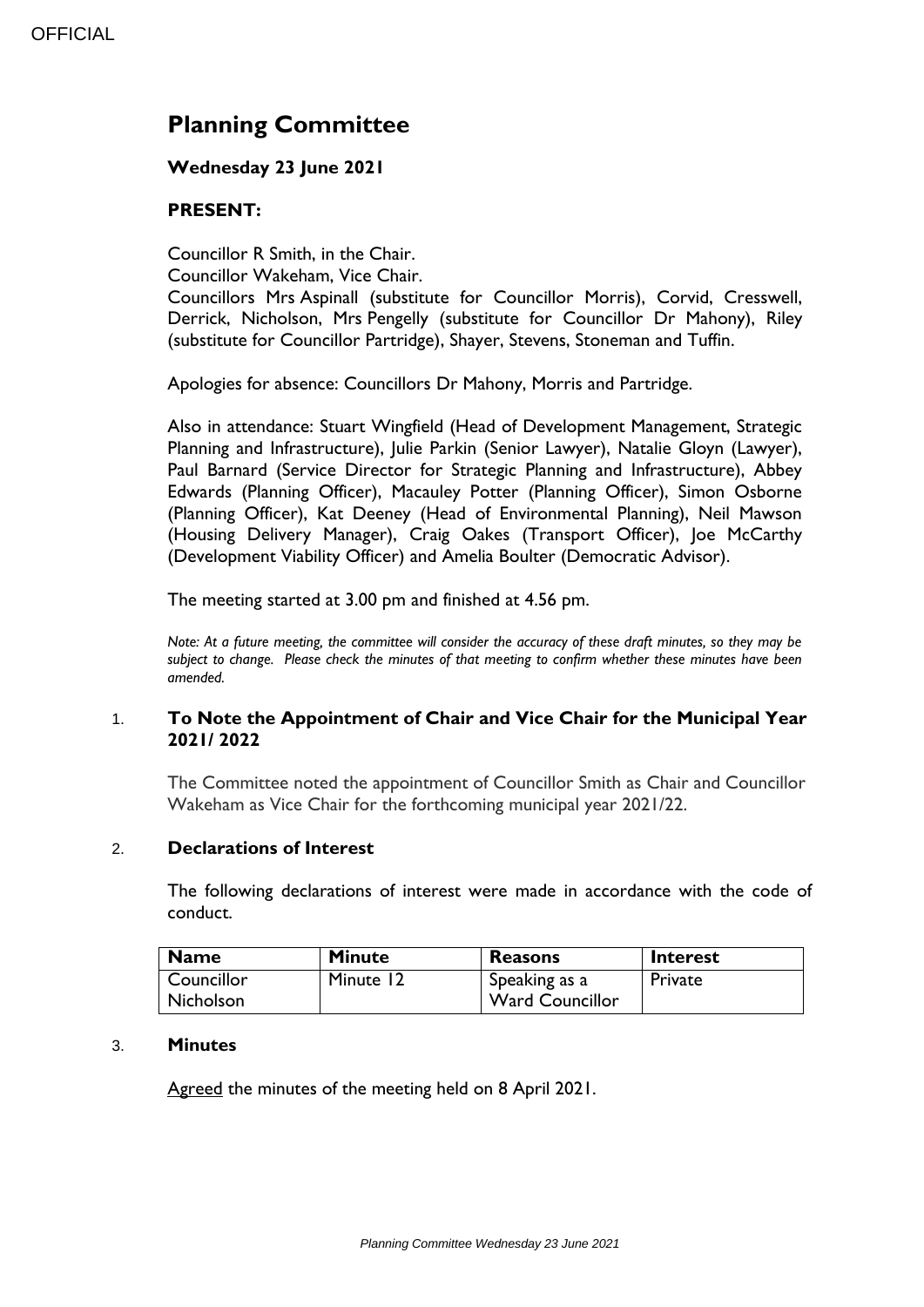#### 4. **Chair's Urgent Business**

The Chair reported that Peter Ford had submitted the team for an award with the Royal Town Planning Institute for the Local Authority Planning Team of the Year. The Chair was pleased to announce that Plymouth City Council were joint winners with Preston City Council. The Chair and the Committee congratulated the Planning Team.

#### 5. **Questions from Members of the Public**

One question was received from a member of the public.

The following question was received by Mr Dart.

#### Question:

If a Planning Application Officer's Report deems it appropriate to impose a condition but such condition is not included in the Planning Decision Notice issued what action can or should be taken by someone who has made representations and the Planning Department?

Answer:

In the event that a Planning Application Officer's report deems it appropriate to impose a condition but fails to attach said condition to the formal Planning Decision Notice without justification then it would be reasonable for an interested party to follow the council's complaints procedure so that the relevant department could investigate and respond accordingly.

#### 6. **Planning Applications for consideration**

The Committee considered the following applications, development proposals by local authorities and statutory consultations submitted under the Town and Country Planning Act, 1990, and the Planning (Listed Buildings and Conservations Areas) Act, 1990.

#### 7. **10 Commercial Wharf Madeira Road Plymouth PL1 2NX - 21/00082/FUL**

Miss Sophie Chiswell

Decision:

Application GRANTED conditionally with delegated authority to the Service Director for Strategic Planning and Infrastructure in consultation with the Chair, Vice Chair and Shadow Lead for further discussion with the Applicant in relation to the bin storage.

#### 8. **10 Commercial Wharf Madeira Road Plymouth PL1 2NX - 21/00327/ADV**

Miss Sophie Chiswell Decision: GRANTED conditionally.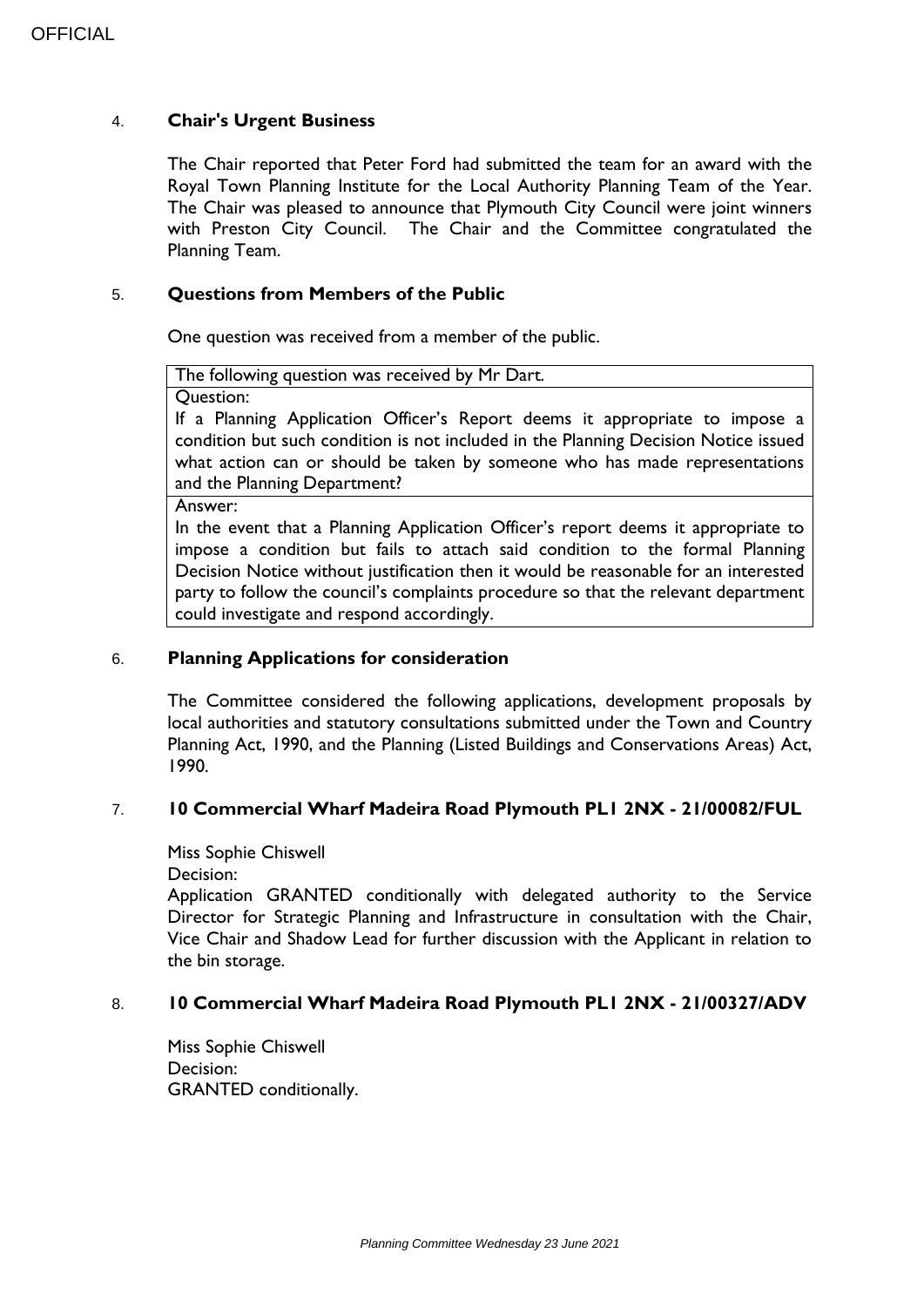#### 9. **38 St Edward Gardens Plymouth PL6 5PD - 21/00567/FUL**

Mr Richard Best Decision: GRANTED Conditonally.

#### 10. **9 Recreation Road Plymouth PL2 3NA - 21/00376/FUL Item**

Mr Paul McConville Decision: GRANTED conditionally.

#### 11. **1 Boston Close Plymouth PL9 7NR - 21/00842/FUL**

Councillor Ms Watkin withdrew the Member referral and therefore the application will be determined under delegated powers.

#### 12. **Former China Clay Dryer Works Coypool Road Plymouth - 19/01288/OUT**

Mr Paul Britton

Decision:

GRANTED conditionally subject to S106 agreement with delegated authority to the Service Director for Strategic Planning and Infrastructure to refuse if not signed within agreed timescales.

(The Committee heard from Councillor Nicholson, Ward Councillor). (The Committee heard from Mr Paul Britton, applicant).

(Councillor Nicholson declared an interest and took no part in the discussion or vote).

(A site visit was held on 22 June 2021 in respect of this item).

#### 13. **Planning Enforcement**

The Chair thanked officers for the report this was endorsed by Councillor Stevens. Councillor Stevens raised a particular case within the Devonport Ward and requested that the Devonport Ward Councillors and the Chair of Planning be briefed on the specifics.

The Committee noted the Planning Enforcement Report.

#### 14. **Planning Application Decisions Issued**

The Committee noted the report from the Service Director for Strategic Planning and Infrastructure on decisions issued since the last meeting.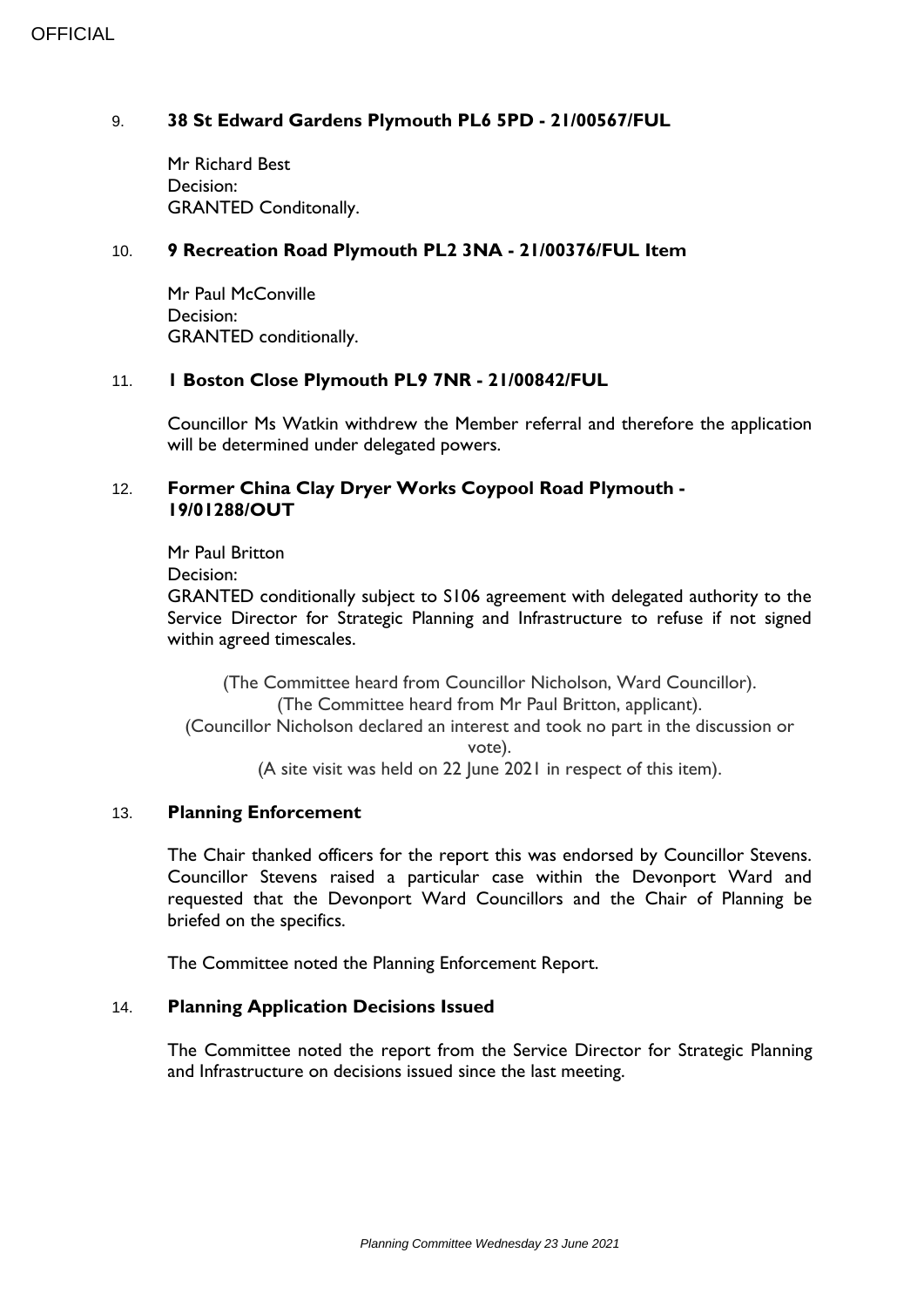#### 15. **Appeal Decisions**

The Committee noted the schedule of appeal decisions made by the Planning Inspectorate. A discussion took place on decisions made and lessons learned. It was reported that all decisions were reviewed and discussed at management development meetings.

**VOTING SCHEDULE 23 JUNE 2021** (Pages 5 – 6)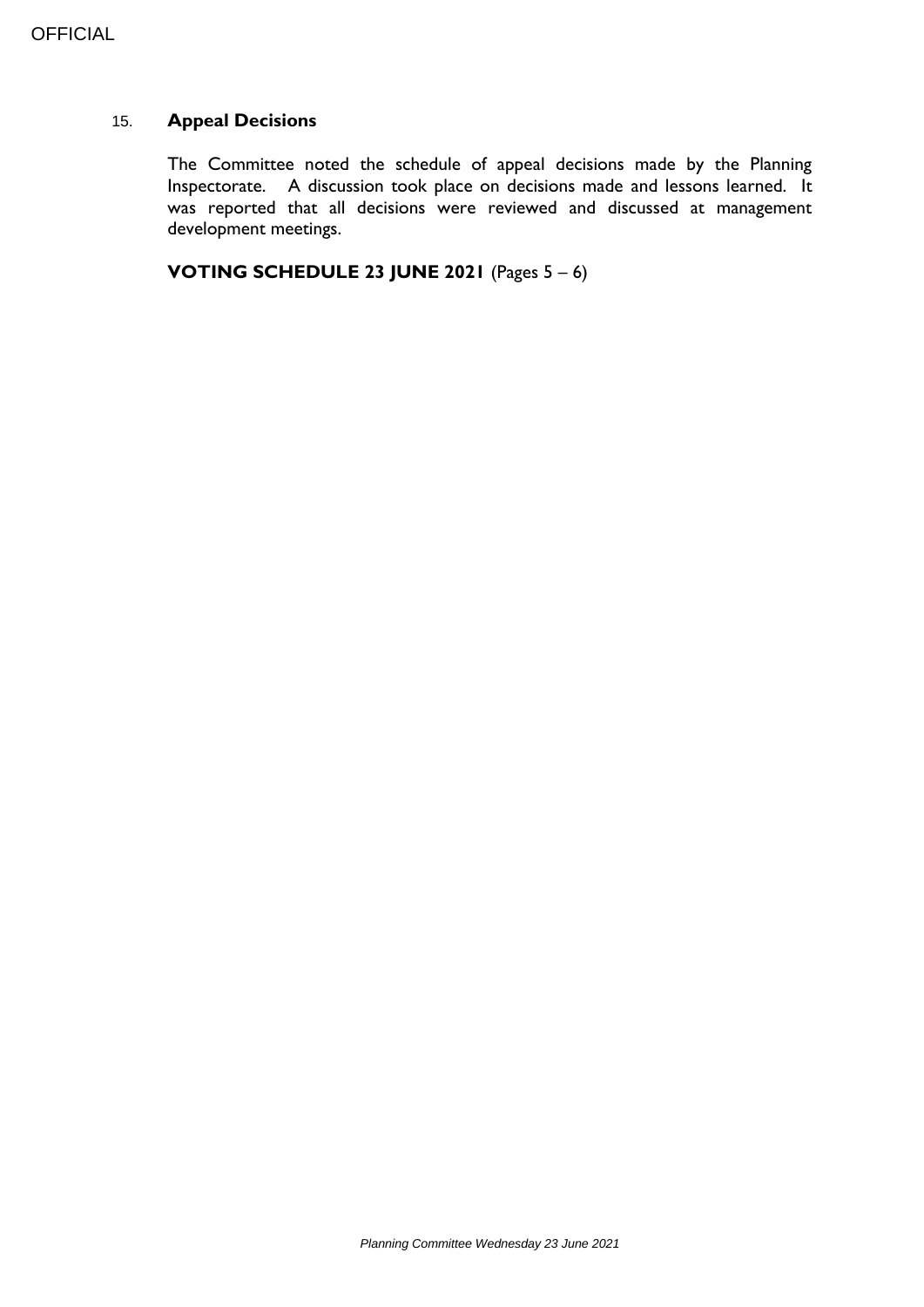## **PLANNING COMMITTEE – 23 June 2021**

### **SCHEDULE OF VOTING**

| Minute number and  |                               | <b>Voting for</b>                    | <b>Voting</b> | <b>Abstained</b> | <b>Absent</b> | <b>Absent</b> |
|--------------------|-------------------------------|--------------------------------------|---------------|------------------|---------------|---------------|
| <b>Application</b> |                               |                                      | against       |                  | due to        |               |
|                    |                               |                                      |               |                  | interest      |               |
|                    |                               |                                      |               |                  | declared      |               |
| 7.1                | 10 Commercial Wharf,          | <b>Councillors R</b>                 |               |                  |               |               |
|                    | Madeira Road, Plymouth,       | Smith,                               |               |                  |               |               |
|                    | $PLI$ 2NX $-$                 | Wakeham, Mrs                         |               |                  |               |               |
|                    | 21/00082/FUL                  | Aspinall, Corvid,                    |               |                  |               |               |
|                    |                               | Cresswell.                           |               |                  |               |               |
|                    | <b>GRANTED</b> conditionally  | Derrick,                             |               |                  |               |               |
|                    | with delegated authority      | Nicholson, Mrs                       |               |                  |               |               |
|                    | to the Service Director       | Pengelly, Riley,                     |               |                  |               |               |
|                    | for Strategic Planning and    | Shayer, Stevens,                     |               |                  |               |               |
|                    | Infrastructure<br>in          | Stoneman and                         |               |                  |               |               |
|                    | consultation with<br>the      | Tuffin.                              |               |                  |               |               |
|                    | Chair, Vice Chair and         |                                      |               |                  |               |               |
|                    | Shadow Lead for further       |                                      |               |                  |               |               |
|                    | discussion<br>with<br>the     |                                      |               |                  |               |               |
|                    | Applicant in relation to      |                                      |               |                  |               |               |
|                    | the bin storage.              |                                      |               |                  |               |               |
| 7.2                | 10 Commercial Wharf,          | <b>Councillors R</b>                 |               |                  |               |               |
|                    | Madeira Road, Plymouth,       | Smith,                               |               |                  |               |               |
|                    | <b>PLI</b><br>2N <sub>X</sub> | Wakeham, Mrs                         |               |                  |               |               |
|                    | 21/00327/ADV                  | Aspinall, Corvid,                    |               |                  |               |               |
|                    |                               | Cresswell,                           |               |                  |               |               |
|                    | <b>GRANTED</b> conditionally. | Derrick,                             |               |                  |               |               |
|                    |                               | Nicholson, Mrs                       |               |                  |               |               |
|                    |                               | Pengelly, Riley,<br>Shayer, Stevens, |               |                  |               |               |
|                    |                               | Stoneman and                         |               |                  |               |               |
|                    |                               | Tuffin.                              |               |                  |               |               |
| 7.3                | 38 St Edwards Gardens,        | <b>Councillors R</b>                 |               |                  |               |               |
|                    | Plymouth, PL6 5PD -           | Smith,                               |               |                  |               |               |
|                    | 21/00567/FUL                  | Wakeham, Mrs                         |               |                  |               |               |
|                    |                               | Aspinall, Corvid,                    |               |                  |               |               |
|                    | <b>GRANTED</b> conditionally. | Cresswell,                           |               |                  |               |               |
|                    |                               | Derrick,                             |               |                  |               |               |
|                    |                               | Nicholson, Mrs                       |               |                  |               |               |
|                    |                               | Pengelly, Riley,                     |               |                  |               |               |
|                    |                               | Shayer, Stevens,                     |               |                  |               |               |
|                    |                               | Stoneman and                         |               |                  |               |               |
|                    |                               | Tuffin.                              |               |                  |               |               |
| 7.4                | 9 Recreation Road,            | <b>Councillors R</b>                 |               |                  |               |               |
|                    | Plymouth, PL2 3NA -           | Smith,                               |               |                  |               |               |
|                    | 21/00376/FUL                  | Wakeham, Mrs                         |               |                  |               |               |
|                    |                               | Aspinall, Corvid,                    |               |                  |               |               |
|                    | <b>GRANTED</b> conditionally. | Cresswell,                           |               |                  |               |               |
|                    |                               | Derrick,                             |               |                  |               |               |
|                    |                               | Nicholson, Mrs                       |               |                  |               |               |